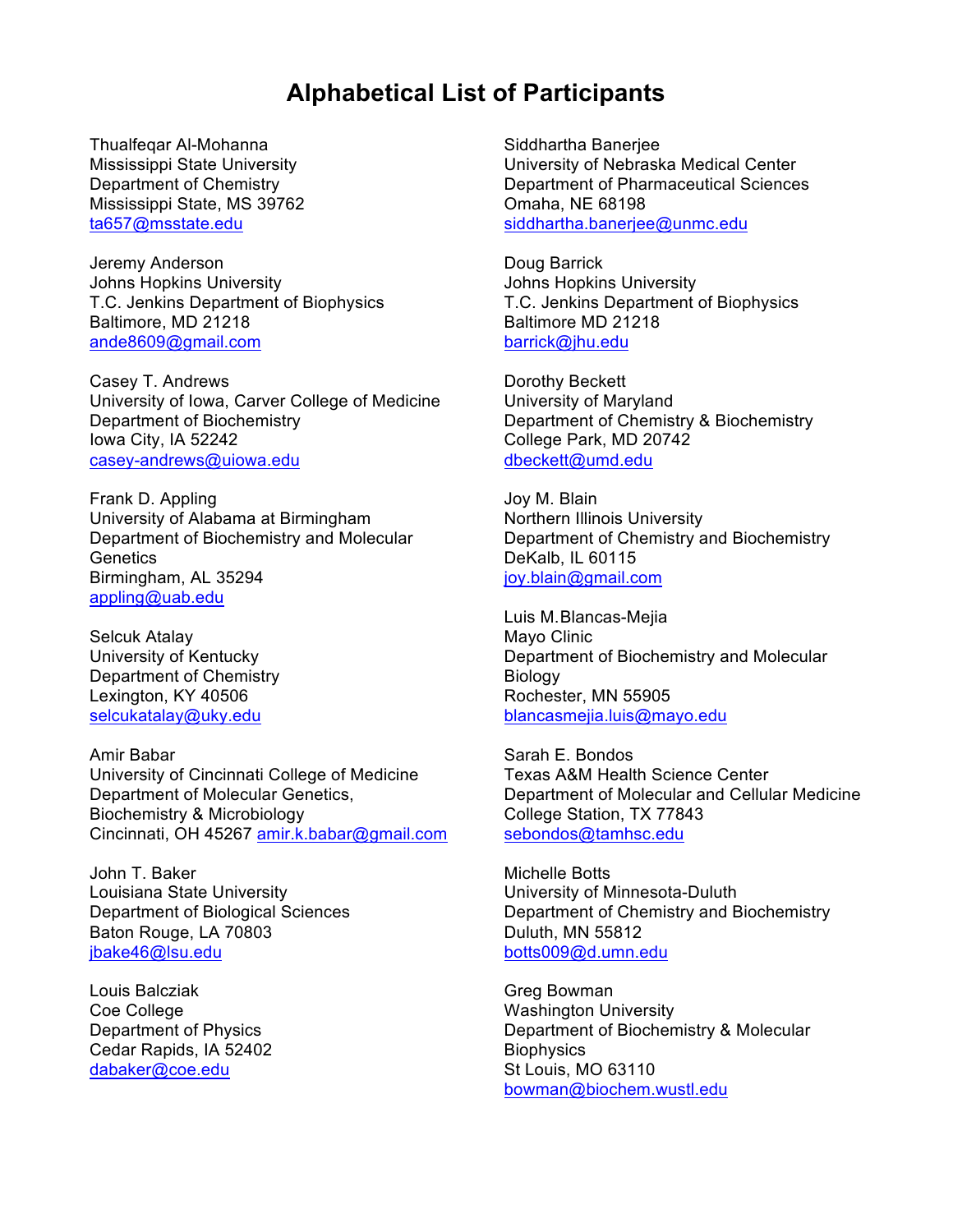Micayla Bowman University of Notre Dame Department of Chemistry & Biochemistry Notre Dame, IN 46556 mbowman3@nd.edu

Marley Brimberry University of Iowa, Carver College of Medicine Department of Molecular Physiology & **Biophysics** Iowa City, IA 52242 marley-brimberry@uiowa.edu

Joseph Brisendine The City College of New York Department of Physics New York, NY 10031 josephbrisendine@gmail.com

Aron Broom University of Waterloo Department of Chemistry Waterloo, Ontario Canada rabroom@uwaterloo.ca

Dave Campbell Regional Sales Manager Integrated DNA Technologies Coralville, Iowa 52241 dcampbell@idtdna.com

Daiana Capdevila Indiana University Department of Chemistry Bloomington, IN 47404 dacapdev@iu.edu

Jannette Carey Princeton University Department of Chemistry Princeton, NJ 8544 jcarey@princeton.edu

Jose Caro University of Pennsylvania Department of Biochemistry & Biophysics Philadelphia, PA 19104 jcaro@upenn.edu

Alessandro Cembran University of Minnesota-Duluth Department of Chemistry and Biochemistry Duluth, MN 55812 cembran@d.umn.edu

Rahul Chadda University of Iowa, Carver College of Medicine Department of Molecular Physiology & **Biophysics** Iowa City, IA 52242 rahul-chadda@uiowa.edu

Jonathan Chaires University of Louisville James Graham Brown Cancer Center Louisville, KY 40202 j.chaires@louisville.edu

Sagnik Chakraborty University of Illinois-Chicago Department of Physics Chicago, IL 60607 schakr8@uic.edu

Catherine Chaton University of Cincinnati College of Medicine Department of Molecular Genetics, Biochemistry & Microbiology Cincinnati, OH 45267 chatonc@mail.uc.edu

Xian Cheng University of Wisconsin Department of Biophysics Madison, WI 53705 xcheng42@wisc.edu

Alexander Chin Johns Hopkins University Department of Biology Baltimore, MD 21218 achin10@jhu.edu

Kelly A. Churion Texas A&M University Department of Molecular and Cellular Medicine College Station, TX 77843 franceschi@tamu.edu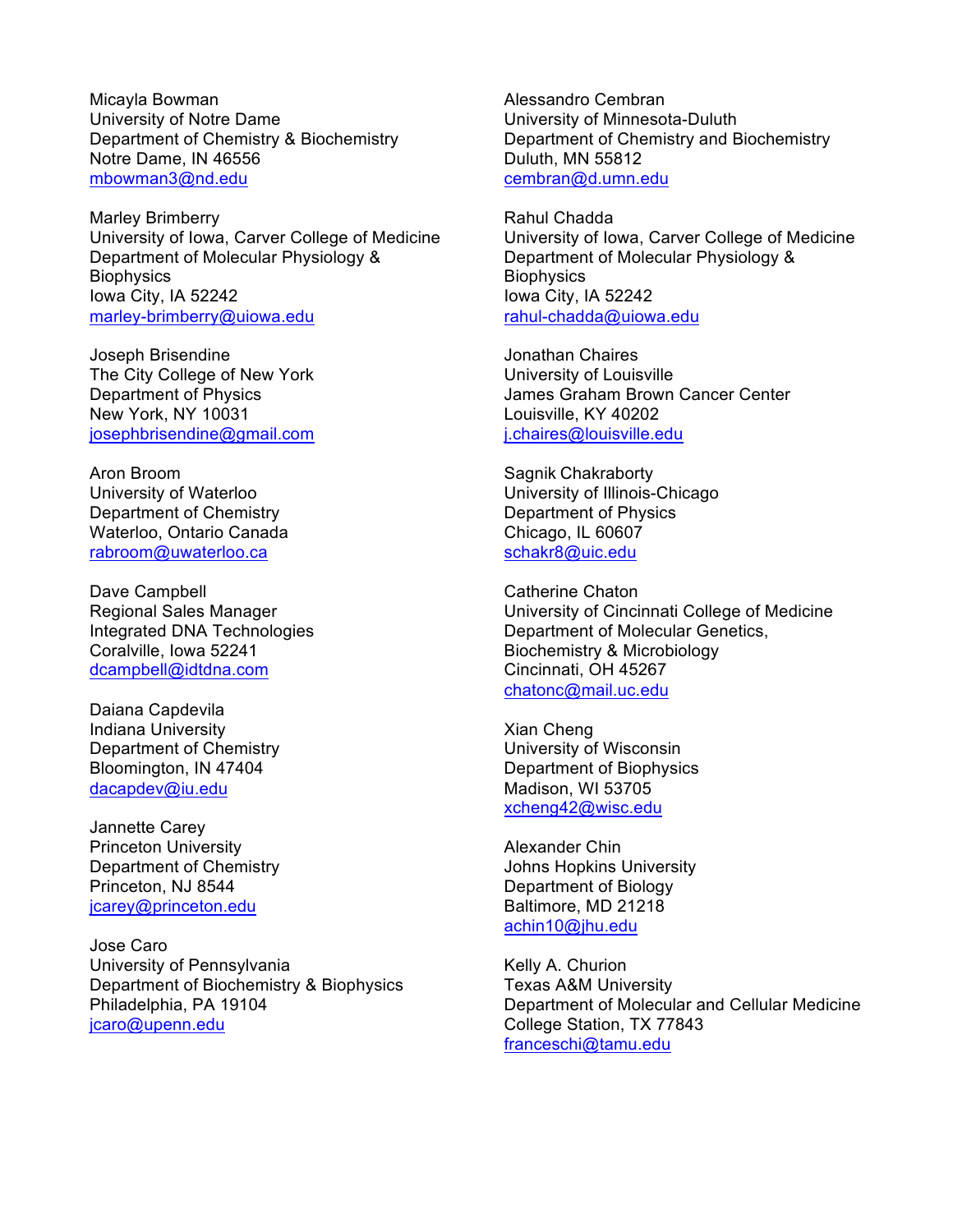Clay Clark University of Texas-Arlington Department of Biology Arlington, TX 76019-0498 clay.clark@uta.edu

Patricia Clark University of Notre Dame Department of Chemistry & Biochemistry Notre Dame, IN 46556 pclark1@nd.edu

Christian Coffman University of Minnesota-Duluth Department of Chemistry and Biochemistry Duluth, MN 55812 christian.coffman@yale.edu

Jim Cole University of Connecticut Department of Molecular and Cell Biology Storrs, CT 06269 james.cole@uconn.edu

Timothy D. Collingsworth University of Iowa, Carver College of Medicine Department of Biochemistry Iowa City, IA 52242 timothy-collingsworth@uiowa.edu

Linda Columbus University of Virginia Department of Chemistry Charlottesville, VA 22904 columbus@virginia.edu

Erik C. Cook University of Kentucky Department of Biochemistry Lexington, KY 40536 ecco223@g.uky.edu

Jack Correia University of Mississippi Medical Center Department of Biochemistry Jackson, MS 39216 jcorreia@umc.edu

Shawn M. Costello Johns Hopkins University T.C. Jenkins Department of Biophysics Baltimore, MD 21118 scostel9@jhu.edu

Trevor P. Creamer University of Kentucky Department of Biochemistry Lexington, KY 40536 Trevor.Creamer@uky.edu

Matthew Dalphin University of Wisconsin Department of Chemistry Madison, WI 53705 dalphin@wisc.edu

Eric Danhart The Ohio State University Department of Chemistry and Biochemistry Columbus, OH 43210 danhart.1@osu.edu

Samantha Davila University of Mississippi Department of Chemistry and Biochemistry Oxford, MS 38655 sdavila@go.olemiss.edu

Paolo De Bona Washington University School of Medicine Department of Biochemistry and Molecular **Biophysics** St. Louis, MO 63110 debonap@biochem.wustl.edu

Gregory DeKoster Washington University Medical School Department of Biochemistry & Molecular **Biophysics** Saint Louis, MO 63110 gdekoster@gmail.com

Jason DeRouchey University of Kentucky Department of Chemistry Lexington, KY 40506 derouchey@uky.edu

Deepa Devarajan Texas State University Department of Chemistry and Biochemistry San Marcos, TX 78666 d\_d251@txstate.edu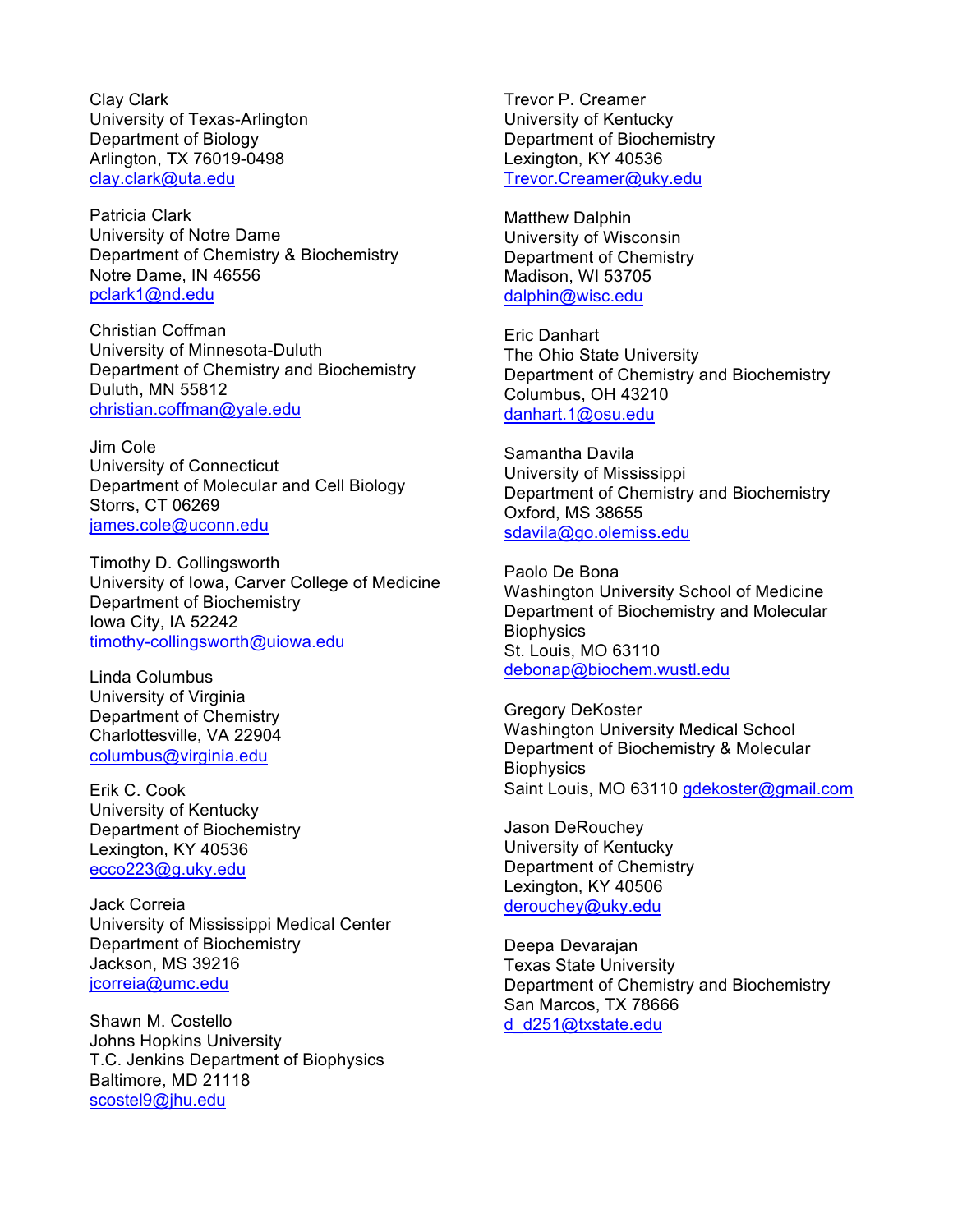David Dignam University of Toledo College of Medicine Department of Biochemistry and Cancer **Biology** Toledo, OH 43614-5804 david.dignam@utoledo.edu

David E. Draper Johns Hopkins University Department of Chemistry Baltimore, MD 21218 draper@jhu.edu

Tori Dunlap University of Central Arkansas Department of Chemistry Conway, AR 72035 vdunlap@uca.edu

Elizabeth Duran University of Alabama Birmingham Department of Chemistry Birmingham, AL 35294 eduran@uab.edu

Joseph Emerson Mississippi State University Department of Chemistry Mississippi State, MS 39762 jemerson@chemistry.msstate.edu

S. Walter Englander University of Pennsylvania Department of Biochemistry & Biophysics Philadelphia, PA 19104 engl@mail.med.upenn.edu

Doris Espiritu Princeton University Department of Chemistry Princeton, NJ 8544 despiritu@ccc.edu

Max Fairlamb University of Kansas Medical Center Department of Biochemistry and Molecular **Biology** Kansas City, KS 66160 maxfairlamb@yahoo.com

Aron W. Fenton University of Kansas Medical Center Department of Biochemistry & Molecular **Biology** Kansas City, KS 66160 afenton@kumc.edu

Mina Farag Johns Hopkins University T.C. Jenkins Department of Biophysics Baltimore MD 21218 mfarag4@jhu.edu

Nicole Fazio Washington University School of Medicine Department of Biochemistry and Molecular **Biophysics** St. Louis, MO 63110 nicole.fazio@wustl.edu

Nicholas C. Fitzkee Mississippi State University Department of Chemistry Mississippi State, MS 39762 nfitzkee@chemistry.msstate.edu

Karen G. Fleming Johns Hopkins University T.C. Jenkins Department of Biophysics Baltimore, MD 21118 Karen.Fleming@jhu.edu

Mark Foster The Ohio State University Department of Chemistry and Biochemistry Columbus, OH 43210 foster.281@osu.edu

Verna Frasca Malvern Instruments Northampton, MA 1060 Verna.frasca@malvern.com

Carl Frieden Washington University School of Medicine Department of Biochemistry and Molecular **Biophysics** St. Louis, MO 63105 frieden@biochem.wustl.edu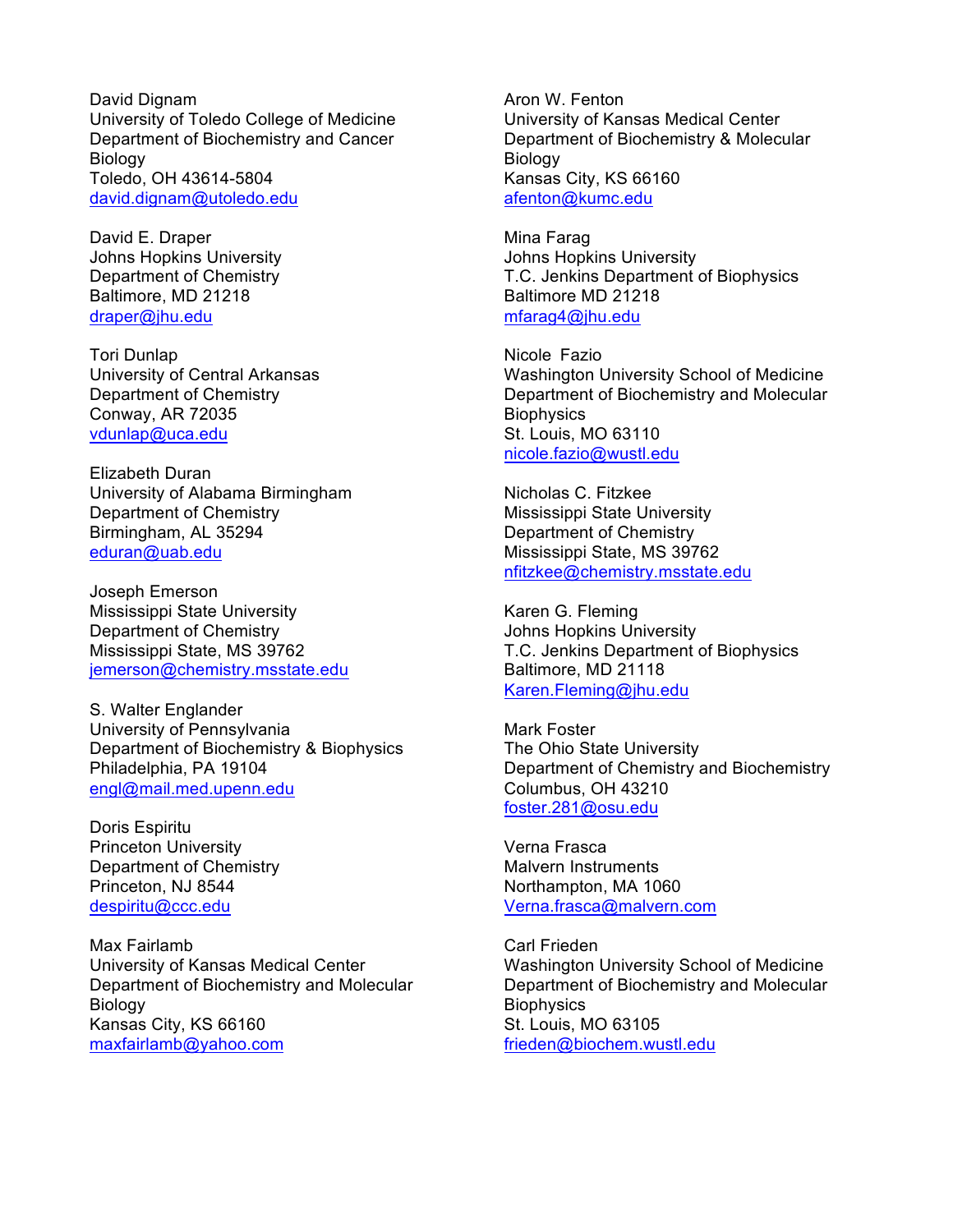Ernesto J. Fuentes University of Iowa, Carver College of Medicine Department of Biochemistry Iowa City, IA 52242 ernesto-fuentes@uiowa.edu

Bertrand Garcia-Moreno Johns Hopkins University T.C. Jenkins Department of Biophysics Baltimore, MD 21218. bertrand@jhu.edu

Cody Gay University of Kentucky Department of Chemistry Lexington, KY 40506 cody.gay@uky.edu

Kathryn Geiger-Schuller Johns Hopkins University T.C. Jenkins Department of Biophysics Baltimore MD 21218 krgeiger@jhu.edu

James Gorman Northern Illinois University Department Chemistry and Biochemistry DeKalb, IL 60115 z1667859@students.niu.edu

Dionne Griffin Northern Illinois University Department of Chemistry and Biochemistry DeKalb, IL 60115 dgriffin2@niu.edu

Kathleen B. Hall Washington University Medical School Department of Biochemistry & Molecular **Biophysics** Saint Louis, MO 63110 kathleenhal@gmail.com

Danny Hall University of Cincinnati Department of Molecular Genetics, Microbiology and Immunology Cincinnati, OH 45030 hall2dl@ucmail.uc.edu

Tyler S. Harmon Washington University-St. Louis Department of Physics Saint Louis, MO 63108 tylerharmon@gmail.com

Michael J. Harms University of Oregon Institute of Molecular Biology Eugene, OR 97403 harms@uoregon.edu

Kathryn Hart Washington University-St. Louis Department of Biochemistry & Molecular **Biophysics** St Louis, MO 63110 hartk@biochem.wustl.edu

Mohtadin Hashemi University of Nebraska Medical Center Department of Pharmaceutical Sciences Omaha, NE 68198 mohtadin.hashemi@unmc.edu

Jill Hauer University of Iowa Department of Biomedical Engineering Iowa City, IA 52242 jill-hauer@uiowa.edu

Charles Heffern NanoTemper Technologies S. San Francisco, CA 94080 charles.heffern@nanotempertechnologies.com

Sherry Hemmingsen JASCO Inc. Easton, MD 21601 shemmingsen@jascoinc.com

Alexander Hernandez Princeton University Department of Chemistry Princeton, NJ 8544 axandermorales@gmail.com

Maria Nunez Hernandez University of Iowa, Carver College of Medicine Department of Biochemistry Iowa City, IA 52242 maria-nunezhernandez@uiowa.edu

Andrew B. Herr University of Cincinnati College of Medicine Department of Molecular Genetics, Biochemistry & Microbiology Cincinnati, OH 45267 andrew.herr@uc.edu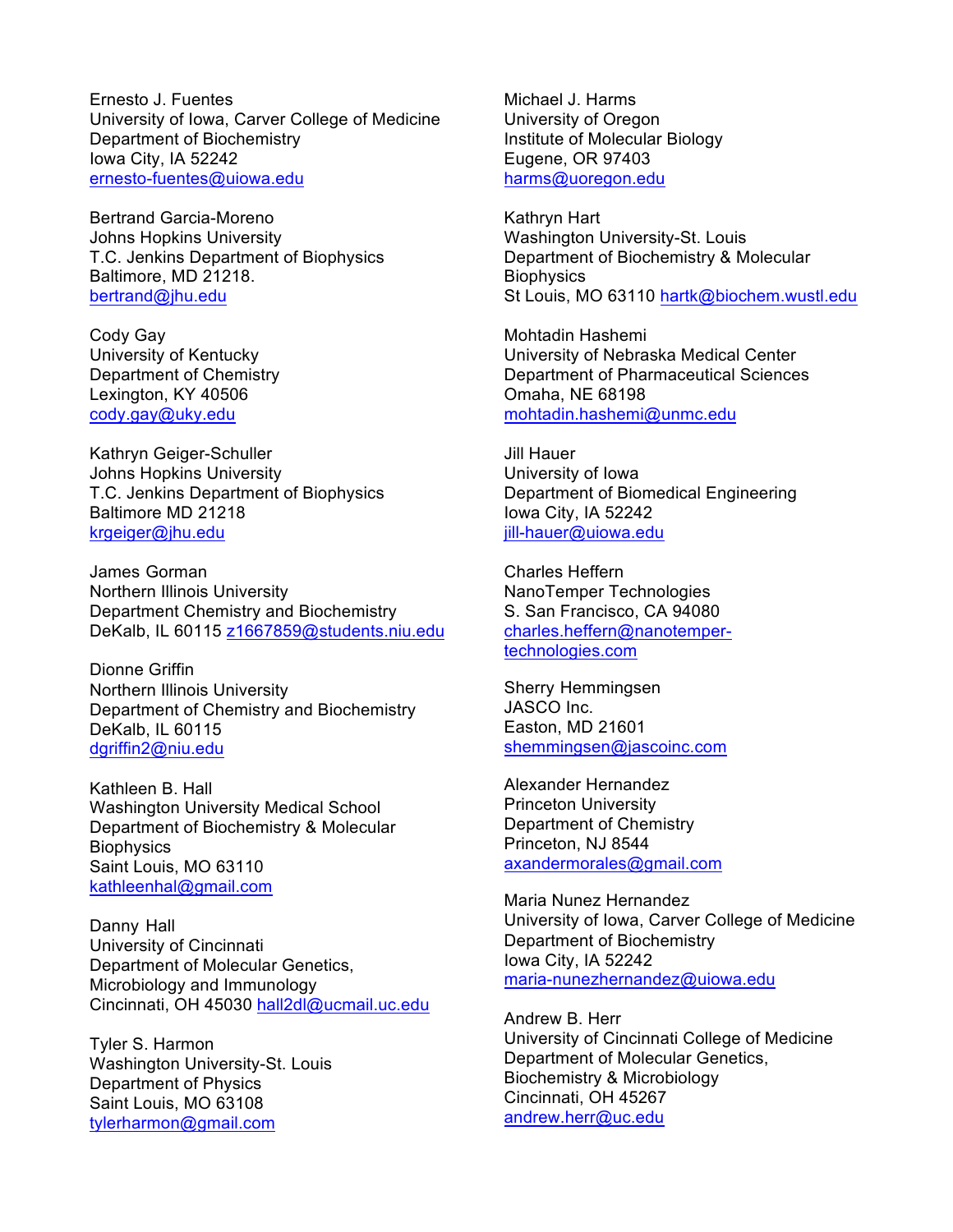Vincent Hilser Johns Hopkins University Department of Biology Baltimore, MD 21218 hilser@jhu.edu

Anne Hinderliter University of Minnesota-Duluth Department of Chemistry and Biochemistry Duluth, MN 55812 ahinderl@d.umn.edu

Alex Holehouse Washington University-St. Louis Center for Biological Systems Engineering St. Louis, MO 63130 alex.holehouse@wustl.edu

Pepsi Holmquist The Ohio State University Department of Chemistry and Biochemistry Columbus, OH 43210 holmquist.10@osu.edu

Jo Holt Washington University-St. Louis Department of Biochemistry & Molecular **Biophysics** St. Louis, MO 63130 jomholtaz@gmail.com

Benjamin Horn University of Minnesota-Duluth Department of Chemistry and Biochemistry Duluth, MN 55812 horn0407@d.umn.edu

James Horn Northern Illinois University Department Chemistry and Biochemistry DeKalb, IL 60115 jrhorn@niu.edu

Titus Hou University of Iowa, Carver College of Medicine Department of Biochemistry Iowa City, IA 52242 titus-hou@uiowa.edu

Sriram Jakkaraju Northern Illinois University Department of Chemistry and Biochemistry DeKalb, IL 60115 sriram.niu@gmail.com

Nathan James Rensselaer Polytechnic Institute Department of Biological Sciences Troy NY, 12180 jamesn2@rpi.edu

Samuel Kantonen University of California-San Diego Department of Chemistry and Biochemistry La Jolla, CA 92128 skantone@ucsd.edu

Adina Kilpatrick Drake University Department of Physics and Astronomy Des Moines, IA 50311 adina.kilpatrick@drake.edu

Daniel Kirchhoff University of Kentucky Department of Chemistry Lexington, KY 40506 dcki223@uky.edu

Sean Klein Johns Hopkins University T.C. Jenkins Department of Biophysics Baltimore MD 21218 saklein11@gmail.com

Alexandra Klinger **DecipherBio** Wyndmoor, PA 19038 aklinger4@gmail.com

Stephanie Kobany University of Minnesota-Duluth Department of Chemistry and Biochemistry Duluth, MN 55812 gree1266@d.umn.edu Ronald Koder

The City College of New York Department of Physics New York, NY 10031 koder@sci.ccny.cuny.edu

Douglas Kojetin The Scripps Research Institute, Scripps Florida Department of Molecular Therapeutics Jupiter, FL 33458 dkojetin@scripps.edu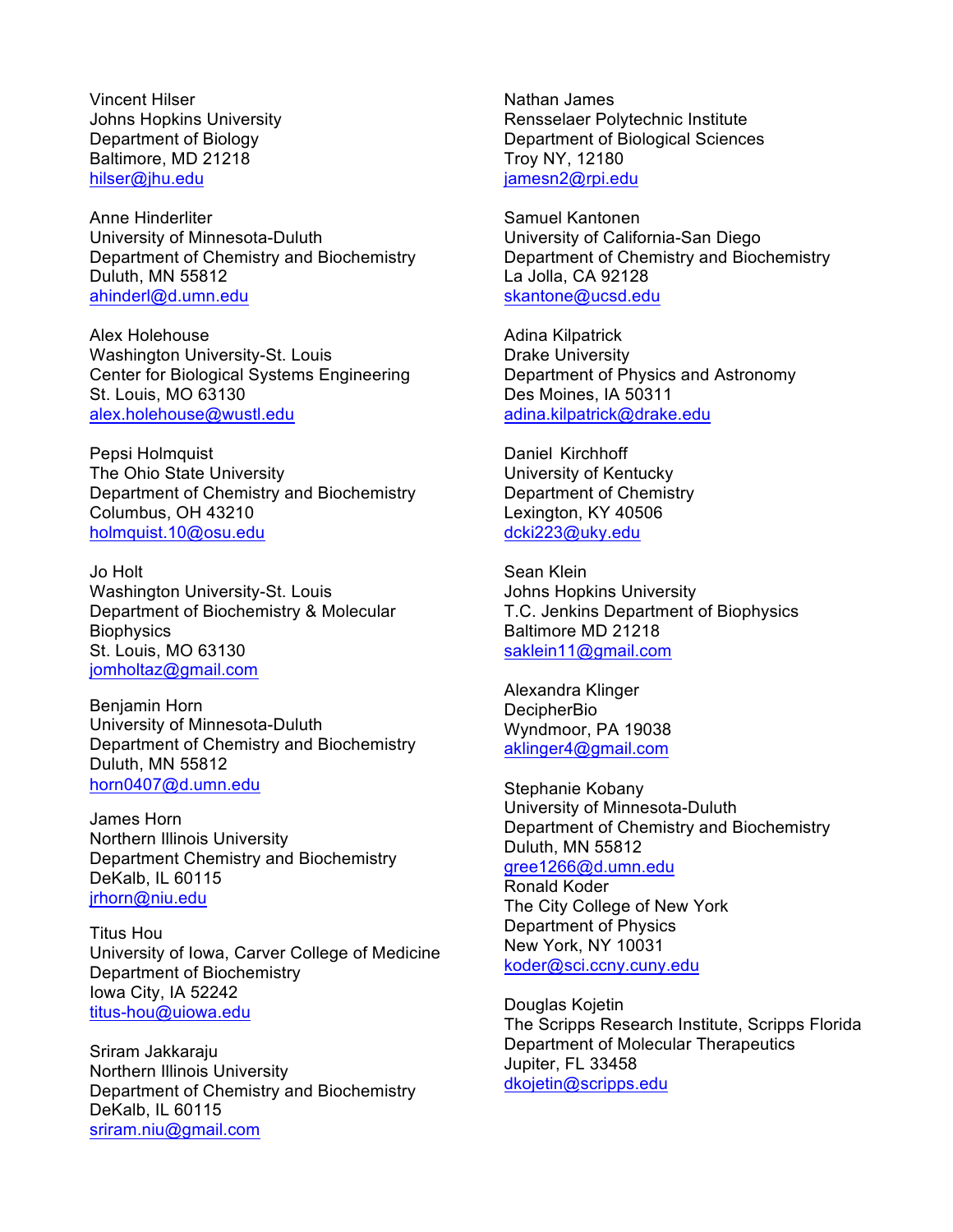Christos Kougentakis Johns Hopkins University T.C. Jenkins Department of Biophysics Baltimore, MD 21218 ckougen1@jhu.edu

James Kranz **GlaxoSmithKline** Philadelphia, PA 19112 james.k.kranz@gsk.com

Venkatramanan Krishnamani University of Iowa, Carver College of Medicine Department of Molecular Physiology & **Biophysics** Iowa City, IA 52242 vkrishnamani@healthcare.uiowa.edu

Madhubhashini Lakdusinghe Mississippi State University Department of Chemistry Mississippi State, MS 39762 ml1285@msstate.edu

Eaton Lattman University at Buffalo Department of Structural Biology Buffalo, NY 14203 lattman@hwi.buffalo.edu

Wesley Lay University of Iowa, Carver College of Medicine Department of Biochemistry Iowa City, IA 52242 wklay2@gmail.com

Juliette T. Lecomte Johns Hopkins University T.C. Jenkins Department of Biophysics Baltimore MD 21218 lecomte\_itj@jhu.edu

Karen Lewis Texas State University Department of Chemistry and Biochemistry San Marcos, TX 78666 kal137@txstate.edu

Edwin Lewis Mississippi State University Department of Chemistry Mississippi State, MS 39762 ELewis@chemistry.msstate.edu Mingjie Li Mississippi State University Department of Chemistry Mississippi State, MS 39762 ml1234@msstate.edu

Vince LiCata Louisiana State University Department of Biological Sciences Baton Rouge, LA 70803 licata@lsu.edu

Jacob M. Litman University of Iowa, Carver College of Medicine Department of Biochemistry Iowa City, IA 52242 jacob-litman@uiowa.edu

Andrea Loes University of Oregon Institute of Molecular Biology Eugene, OR 97403 aloes@uoregon.edu

Tim Lohman Washington University-St. Louis Department of Biochemistry and Molecular **Biophysics** St. Louis, MO 63110 lohman@biochem.wustl.edu

Josephine LoRicco Rensselaer Polytechnic Institute Department of Biological Sciences Troy NY, 12180 loricj@rpi.edu

Aaron L. Lucius University of Alabama Birmingham Department of Chemistry Birmingham, AL 35294 allucius@uab.edu

Stephen D. LuCore University of Iowa Department of Biomedical Engineering Iowa City, IA 52242 stephen-lucore@uiowa.edu

Alexander J. Lushnikov University of Nebraska Medical Center Department of Pharmaceutical Sciences Omaha, NE 68198 alushnikov@unmc.edu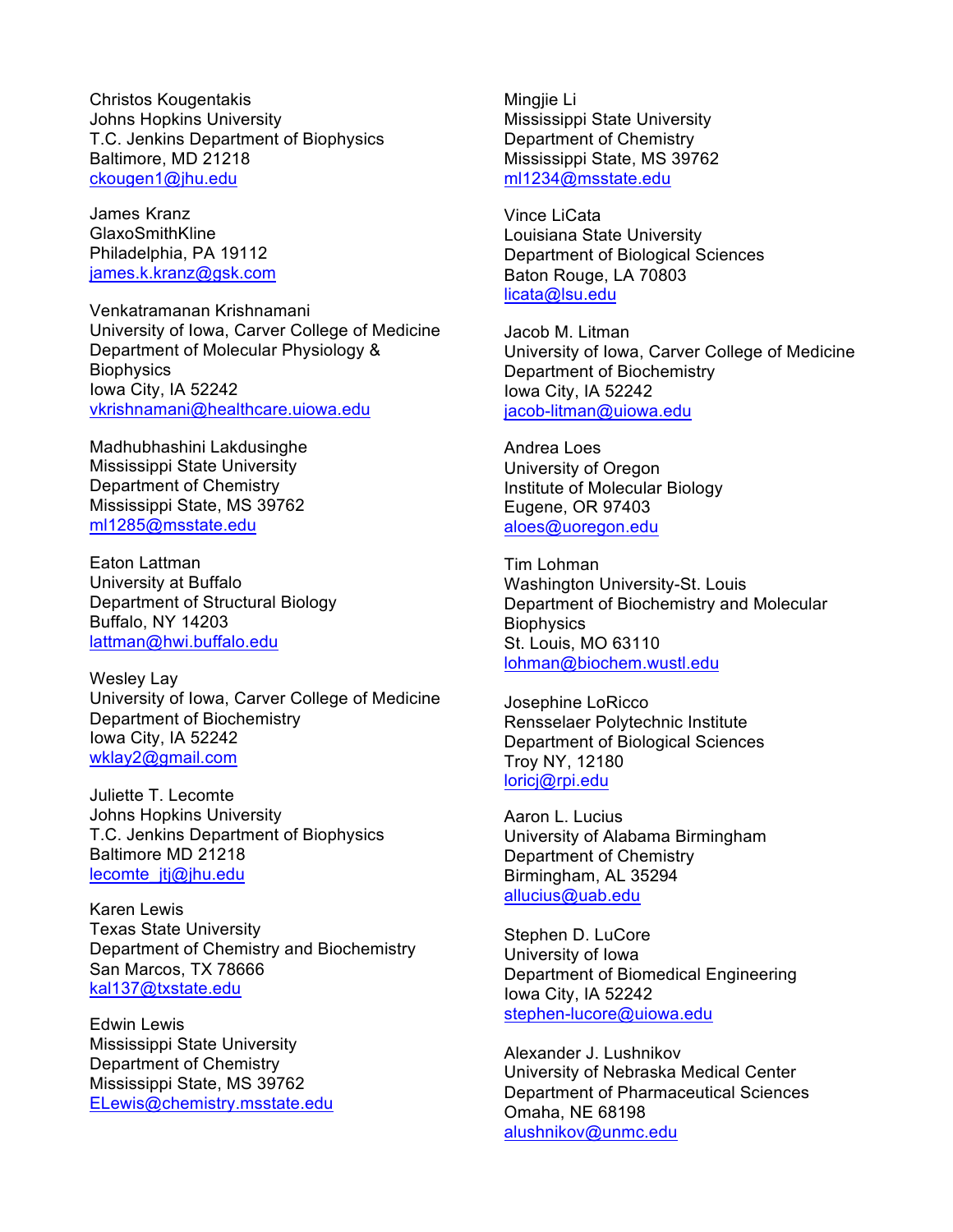Zhengjian Lv University of Nebraska Medical Center Department of Pharmaceutical Sciences Omaha, NE 69198 zhengjian.lv@unmc.edu

Ryan Mahling University of Iowa, Carver College of Medicine Department of Biochemistry Iowa City, IA 52242 ryan-mahling@uiowa.edu

Sibaprasad Maity University of Nebraska Medical Center Department of Pharmaceutical Sciences Omaha, NE 68198 sibaprasad.maity@unmc.edu

George Makhatadze Rensselaer Polytechnic Institute Department of Biology Troy NY, 12180 makhag@rpi.edu

Krishna Mallela University of Colorado Anschutz Medical Campus Department of Pharmaceutical Sciences Aurora, CO 80045 krishna.mallela@ucdenver.edu

Marta Marin-Argany Mayo Clinic Department of Biochemistry and Molecular Biology Rochester, MN 55905 marinargany.marta@mayo.edu

Luis A. Marky University of Nebraska Medical Center Department of Pharmaceutical Sciences Omaha, NE 68198 lmarky@unmc.edu

Dagan C. Marx Johns Hopkins University T.C. Jenkins Department of Biophysics Baltimore, MD 21118 dmarx2@jhu.edu

Kayla McConnell Mississippi State University Department of Chemistry Mississippi State, MS 39762 kdm597@msstate.edu

Kacey Mersch University of Iowa, Carver College of Medicine Department of Molecular Physiology & **Biophysics** Iowa City, IA 52242 kacey-mersch@uiowa.edu

Amanda Metz Mississippi State University Department of Chemistry Mississippi State, MS 39762 amm1619@msstate.edu

Clinton G. Mikek Mississippi State University Department of Chemistry Mississippi State, MS 39762 cgm202@msstate.edu

Mark Miller University of Iowa, Carver College of Medicine Department of Biochemistry Iowa City, IA 52242 mark-s-miller@uiowa.edu

Pinaki Misra Mayo Clinic Department of Molecular Biology and Department of Biochemistry Rochester, MN 55902 Misra.Pinaki@mayo.edu

Kyle T. Mondron Northern Illinois University Department of Chemistry and Biochemistry DeKalb, IL 60115 z1664420@students.niu.edu

Emma Morrison University of Iowa, Carver College of Medicine Department of Biochemistry Iowa City, IA 52242 emma-morrison@uiowa.edu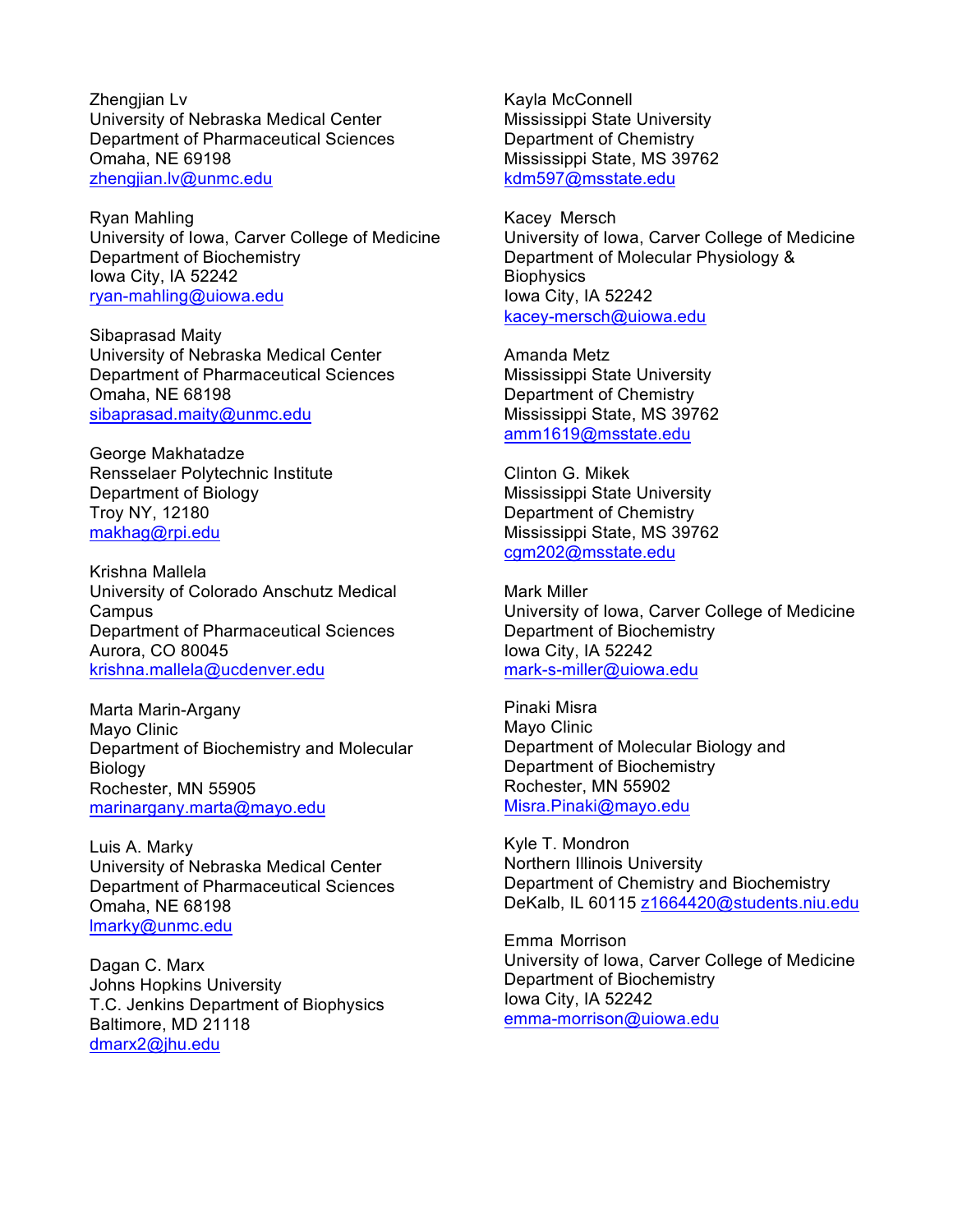Catherine Musselman University of Iowa, Carver College of Medicine Department of Biochemistry Iowa City, IA 52242 catherine-musselman@uoiwa.edu

Ian Nessler University of Iowa, Carver College of Medicine Department of Biochemistry Iowa City, IA 52242 ian-nessler@uiowa.edu

Benjamin Orpen University of Minnesota-Duluth Department of Chemistry and Biochemistry Duluth, MN 55812 orpen007@d.umn.edu

Pranav P. Pandharipande Rensselaer Polytechnic Institute Department of Chemical and Biological Engineering, Center for Biotechnology and Interdisciplinary Studies Troy, NY 12180 pandhp@rpi.edu

Rohit V. Pappu Washington University in St. Louis Department of Biomedical Engineering & Center for Biological Systems Engineering St. Louis, MO 63130 pappu@wustl.edu

Meredith Peck Johns Hopkins University T.C. Jenkins Department of Biophysics Baltimore, MD 21218 merepeck@gmail.com

Susan Pedigo University of Mississippi Department of Chemistry and Biochemistry University, MS 38677 spedigo@olemiss.edu

Ammon Posey Washington University in St. Louis Department of Biomedical Engineering St. Louis, MO 63130 ammonposey@seas.wustl.edu

Eugene Povrozin ISS Inc. Champaign, IL 61822 eugene.povrozin@iss.com

Matthew Preimesberger Johns Hopkins University T.C. Jenkins Department of Biophysics Baltimore MD 21218 matt.preimesberger@gmail.com

Glen Ramsay Aviv Biomedical, Inc. Lakewood, NJ 08701 glen@avivbiomedical.com

Samantha Redes Edinburgh Instruments Livingston, United Kingdom samantha.redes@edinst.com

Joseph Rehfus Johns Hopkins University Department of Biology Baltimore, MD 21218 jrehfus1@jhu.edu

Joshua Riback University of Chicago Institute of Biophysical Dynamics Chicago, IL 60637 JRiback@UChicago.edu

Janice Robertson University of Iowa, Carver College of Medicine Department of Molecular Physiology & **Biophysics** Iowa City, IA 52242 janice-robertson@uiowa.edu

Aaron Robinson Johns Hopkins University T.C. Jenkins Department of Biophysics Baltimore, MD 21218 aaron.c.robinson42@gmail.com

Jorjethe Roca University of Illinois-Chicago Department of Physics Chicago, IL 60607 jroca2@uic.edu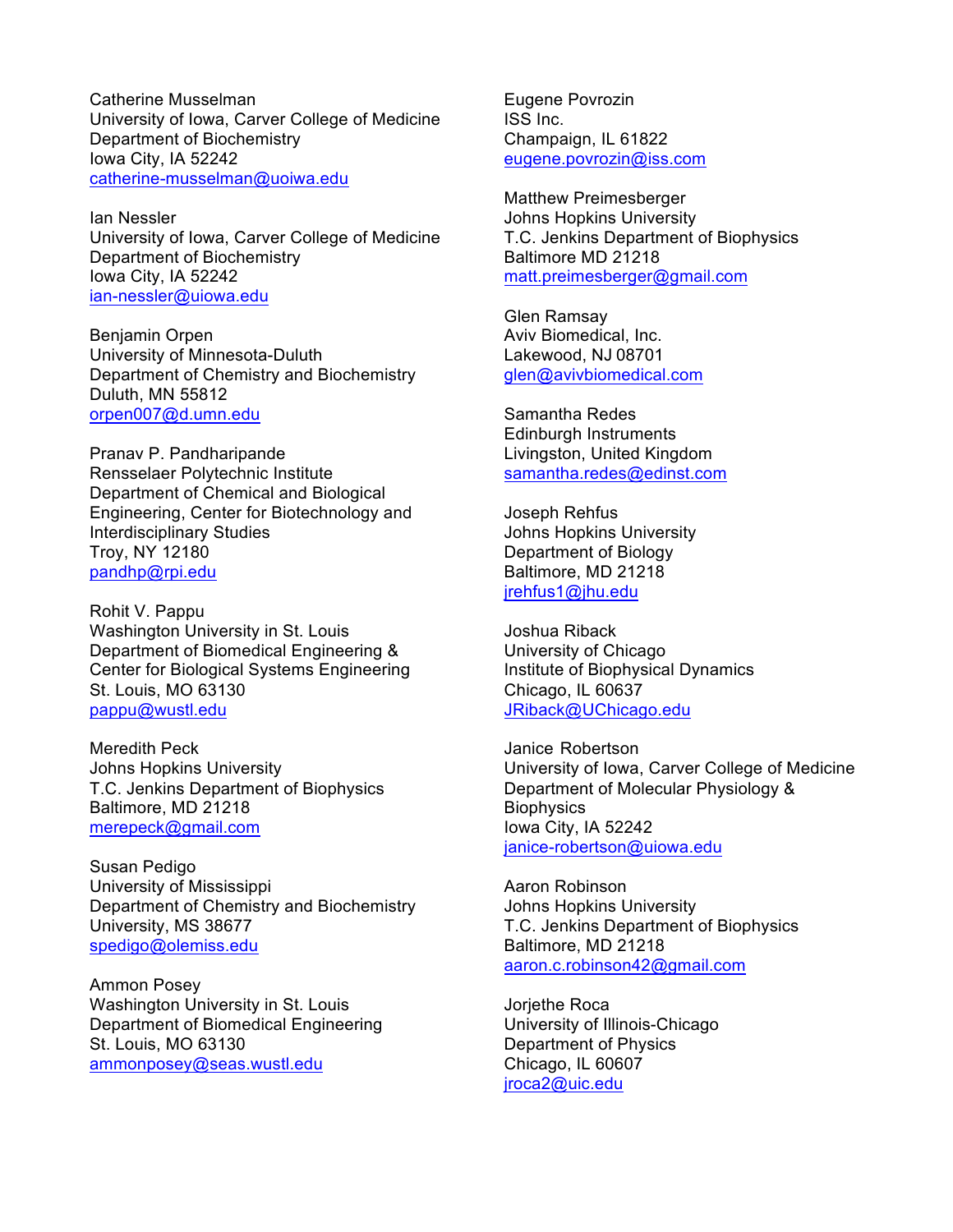Amber Rolland University of Central Arkansas Department of Chemistry Conway, AR 72035 amberrolland@gmail.com Kiersten Ruff Washington University-St. Louis Department of Computational and Systems Biology St. Louis, MO 63108 kiersten.ruff@gmail.com

Zachary Sailer University of Oregon Institute of Molecular Biology Eugene, OR 97403 zsailer@uoregon.edu

Julio Sanchez University of Iowa, Carver College of Medicine Department of Biochemistry Iowa City, IA 52242 julio-sanchez@uiowa.edu

Clifford Sandlin Johns Hopkins University T.C. Jenkins Department of Biophysics Baltimore, MD 21118 csandli1@jhu.edu

Manas Sarangi University of Illinois-Chicago Department of Physics Chicago, IL 60607 msarangi@uic.edu

Peter Schnatz The City College of New York Department of Physics New York, NY 10031 peter.schnatz@gmail.com

Michael J. Schnieders University of Iowa, Carver College of Medicine Department of Biochemistry Iowa City, IA 52242 michael-schnieders@uiowa.edu

Rituparna Sengupta University of Wisconsin Department of Biochemistry Madison, WI 53705 rsengupta@wisc.edu

Joan-Emma Shea University of California-Santa Barbara Department of Computational Biophysics Santa Barbara, CA 93106-9510 shea@chem.ucsb.edu

Madeline A. Shea University of Iowa, Carver College of Medicine Department of Biochemistry Iowa City, IA 52242 madeline-shea@uiowa.edu

Erin Sheets University of Minnesota-Duluth Department of Pharmacy Practice and Pharmaceutical Sciences edsheets@d.umn.edu

Catie Shelton University of Cincinnati College of Medicine Department of Molecular Genetics, Biochemistry & Microbiology Cincinnati, OH 45267 leimbacf@mail.uc.edu

Saurabh P. Singh Washington University-St. Louis Department of Biochemistry and Molecular **Biophysics** St. Louis, MO 63110 singhs@biochem.wustl.edu

Sukrit Singh Washington University-St. Louis Department of Biochemistry and Molecular **Biophysics** St. Louis, MO 63110 sukrit.singh@wustl.edu

Brittany Smith University of North Carolina-Charlotte Department of Bioinformatics and Genomics Charlotte, NC 28223 bsmit269@uncc.edu

Tobin Sosnick University of Chicago Department of Biochemistry and Molecular Biology Chicago, IL 60637 trsosnic@uchicago.edu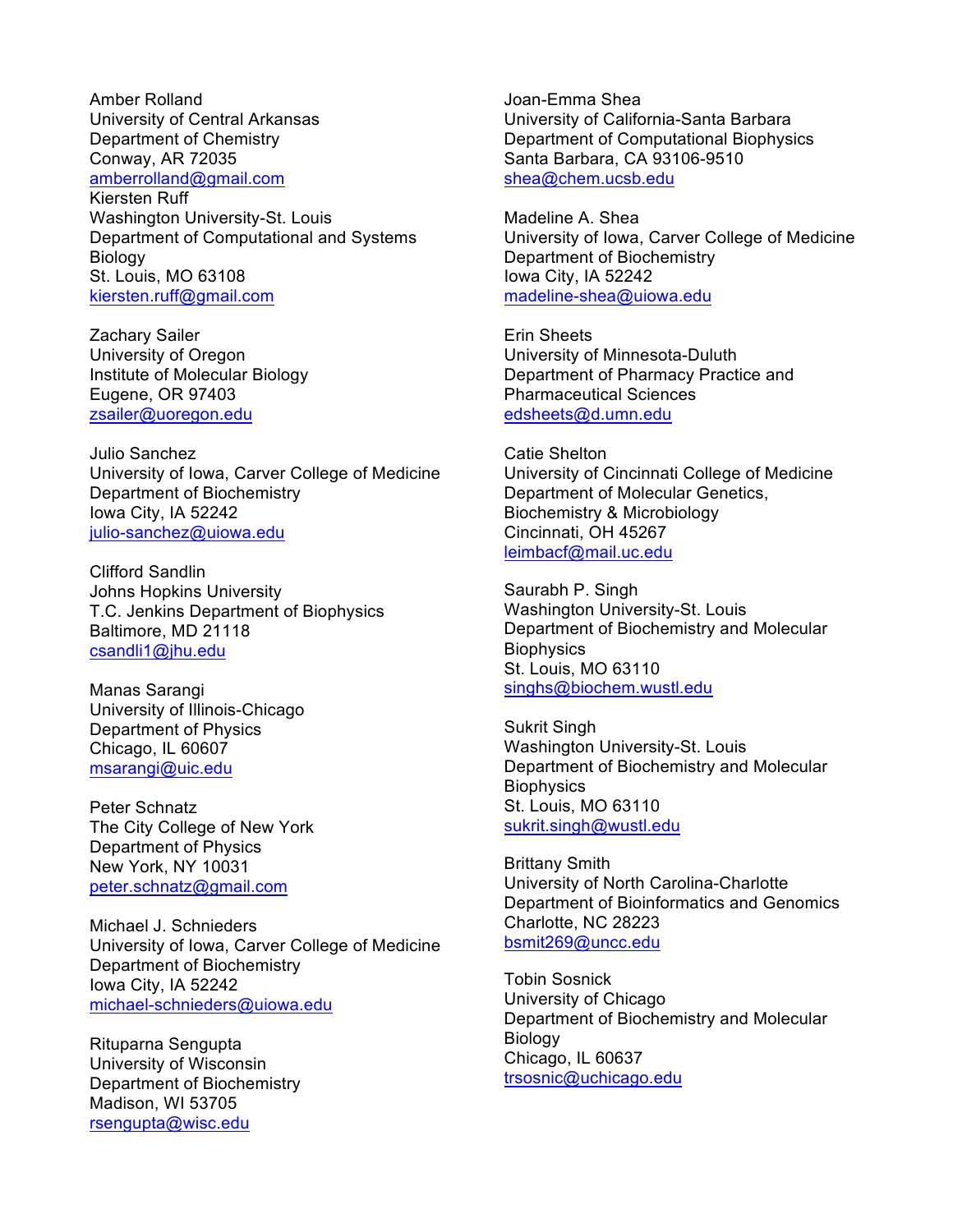Ana-Maria Soto Towson University Department of Chemistry Towson, MD 21252 asoto@towson.edu

Maria Spies University of Iowa, Carver College of Medicine Department of Biochemistry Iowa City, IA 52242 maria-spies@uiowa.edu

Walter Stafford Harvard Medical School Department of Systems Biology Cambridge, MA 2138 wstafford3@walterstafford.com

Matthew Stetz University of Pennsylvania Department of Biochemistry & Biophysics Philadelphia, PA 19104 mstetz@mail.med.upenn.edu

Wyatt C. Strutz NanoTemper Technologies Sales and Marketing S. San Francisco, CA 94080 wyatt.strutz@nanotemper-technologies.com

Young Joo Sun University of Iowa, Carver College of Medicine Department of Biochemistry Iowa City, IA 52242 youngjoo-sun@uiowa.edu

Liskin Swint-Kruse University of Kansas Medical Center Department of Biochemistry and Molecular Biology Kansas City, KS 66160 lswint-kruse@kumc.edu

Nassif Tabaja University of Cincinnati Department of Molecular Genetics, Microbiology and Immunology Cincinnati, OH 45030 tabajanf@mail.uc.edu

Andrea Theodoru Johns Hopkins University T.C. Jenkins Department of Biophysics Baltimore, MD 21218 atheodo4@jhu.edu

Jackie A. Thompson University of Kansas Medical Center Department of Biochemistry and Molecular Biology Kansas City, KS 66160 jthompson7@kumc.edu

Alexander Thorman University of Cincinnati College of Medicine Department of Molecular Genetics, Biochemistry & Microbiology Cincinnati, OH 45267 thormaaw@mail.uc.edu

Alexander Tischer Mayo Clinic Department of Hematology Rochester, MN 55905 tischer.alexander@mayo.edu

Nitija Tiwari University of Iowa, Carver College of Medicine Department of Biochemistry Iowa City, IA 52242 nitija-tiwari@uiowa.edu

Maria Tomasso Texas State University Department of Chemistry and Biochemistry San Marcos, TX 78666 met48@txstate.edu

Daniel Vasilchuk Rensselaer Polytechnic Institute Department of Chemistry and Chemical Biology Troy NY, 12180 dvasilchuk@gmail.com

Victor Vasquez Montes University of Kansas Medical Center Department of Biochemistry and Molecular Biology Kansas City, KS 66103 vvasquez@kumc.edu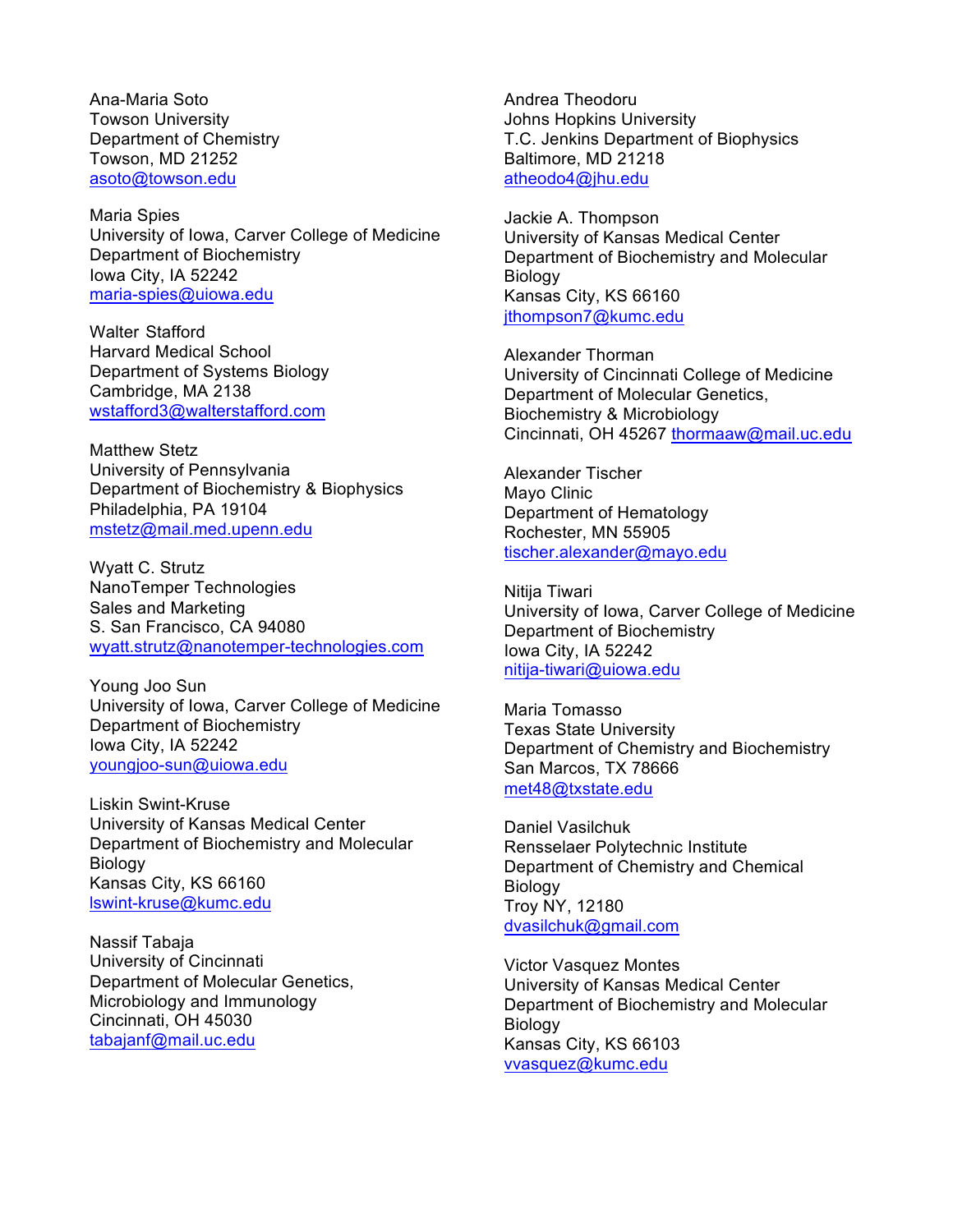Balasubramanian Venkatakrishnan Indiana University Department of Molecular and Cellular **Biochemistry** Bloomington, IN 47405 balavenk@indiana.edu

Ian Walsh University of Notre Dame Department of Chemistry & Biochemistry Notre Dame, IN 46556 iwalsh@nd.edu

Josh Wand University of Pennsylvania Department of Biochemistry & Biophysics Philadelphia, PA 19104 wand@mail.med.upenn.edu

Zongan Wang University of Chicago Department of Chemistry Chicago, IL 60637 zonganw@uchicago.edu

Jiefei Wang Indiana University Department of Chemistry Bloomington, IN 47404 jiefwang@indiana.edu

Ailin Wang Mississippi State University Department of Chemistry Mississippi State, MS 39762 aw1229@msstate.edu

Jingheng Wang University of Maryland Department of Chemistry & Biochemistry College Park, MD 20742 wangjingheng100@gmail.com

Tyler Weaver University of Iowa, Carver College of Medicine Department of Biochemistry Iowa City, IA 52242 tyler-weaver@uiowa.edu

Clarissa Weaver University of Alabama at Birmingham Department of Chemistry Birmingham, AL 35294 cldurie@uab.edu

Robb S. Welty Washington University Medical School Department of Biochemistry & Molecular **Biophysics** Saint Louis, MO 63110 robb@wustl.edu

Luke C. Wheeler University of Oregon Department of Chemistry and Biochemistry Eugene, OR 97403 lwheeler9@gmail.com

Stephen H. White University of California, Irvine Department of Physiology and Biophysics Irvine, CA 92697 stephen.white@uci.edu

Steven Whitten Texas State University Department of Chemistry and Biochemistry San Marcos, TX 78666 steve.whitten@txstate.edu

Robert Wright University of Mississippi Medical Center Department of Biochemistry 2500 N State St Jackson, MS 39216 Jackson, MS 39202 rtwright@umc.edu

Yujia Xu Hunter College and the Graduate Centre of the City University of New York Department of Chemistry New York, NY 10065 yujia.xu@hunter.cuny.edu

Zhen Xu University of Iowa, Carver College of Medicine Department of Biochemistry Iowa City, IA 52242 zhen-xu@uiowa.edu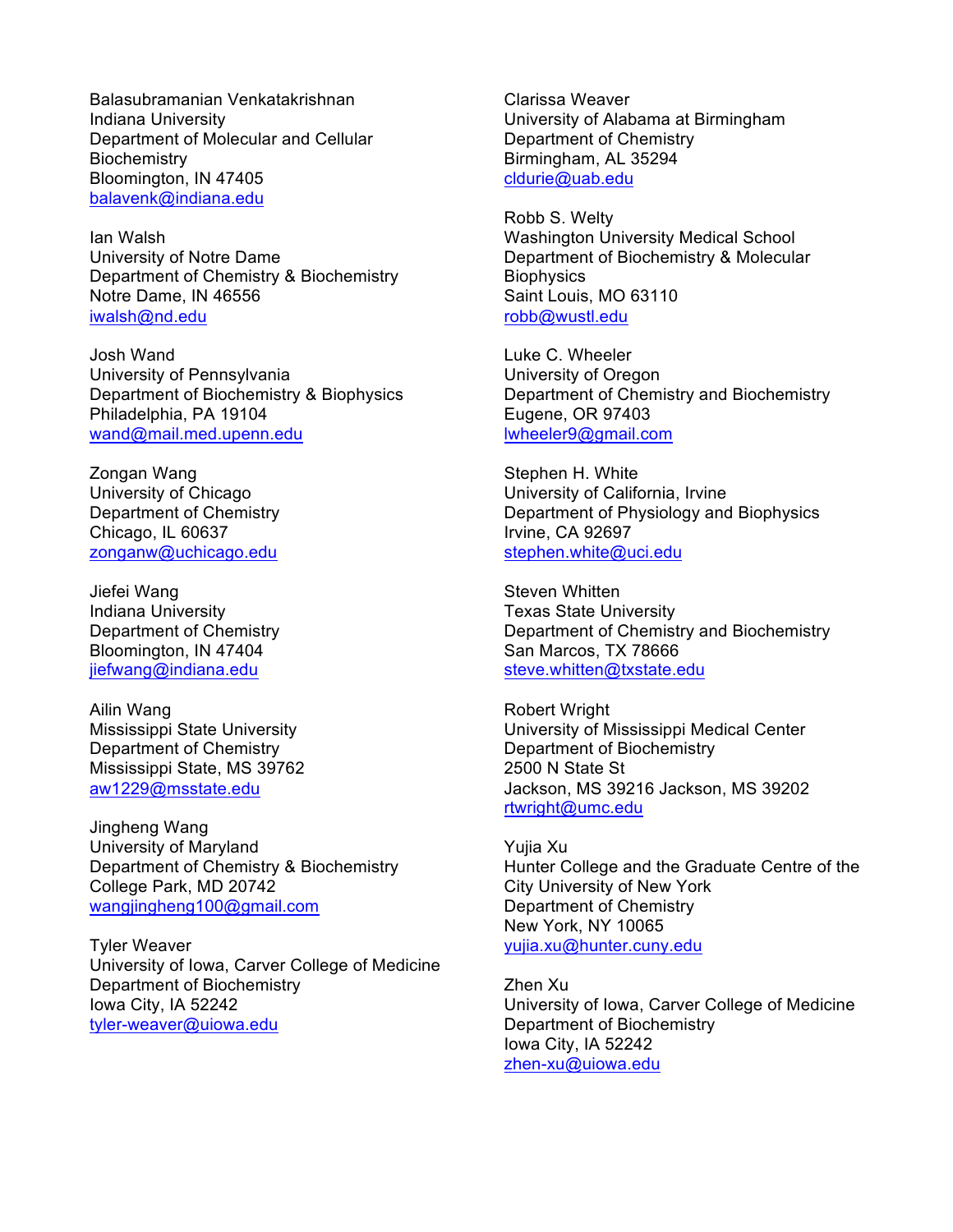Dinesh K. Yadav Mississippi State University Department of Chemistry Mississippi State, MS 39762 dky12@msstate.edu

Alexander E. Yarawsky University of Cincinnati Department of Molecular Genetics, Biochemistry, Microbiology Cincinnati, OH 45221 yarawsar@mail.uc.edu

Valeria Zai-Rose University of Mississippi Medical Center Department of Biochemistry Jackson, MS 39216 vzairose@umc.edu

Liyang Zhang University of Iowa, Carver College of Medicine Department of Biochemistry Iowa City, IA 52242 liyang-zhang-1@uiowa.edu

Yue Zhang Mississippi State University Department of Chemistry Mississippi State, MS 39762 yz302@msstate.edu

Xinji Zhu Louisiana State University Department of Biological Science Baton Rouge, LA 70803 xzhu6@tigers.lsu.edu

Maxwell Zimmerman Washington University Department of Biochemistry & Molecular **Biophysics** St Louis, MO 63110 mizimmer@wustl.edu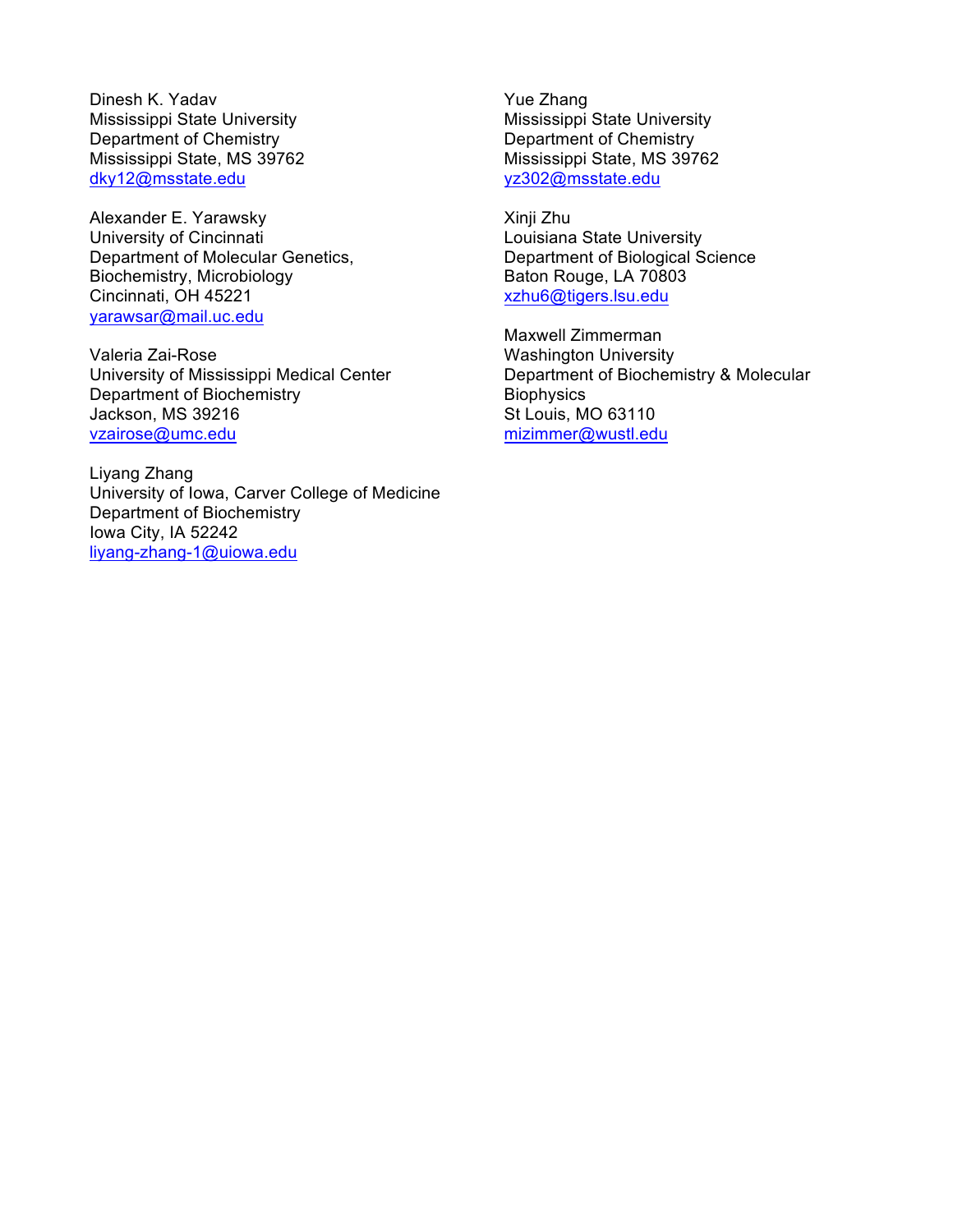## **Participants by Lab**

Ugur Agkun Lab Louis Balcziak

Anjum Ansari Lab Sagnik Chakraborty **JorjetheRoca** Manas Sarangi

**Matthew Auton Lab** Alexander Tischer

Aviv Biomedical Glen Ramsay

Doug Barrick Lab Doug Barrick Mina Farag Kathryn Geiger-Schuller Sean Klein

Dorothy Beckett Lab Dorothy Beckett Jingheng Wang

Beckman Coulter Chad Schwartz

Sarah Bondos Lab Sarah Bondos Kelly Churion

Greg Bowman Lab Greg Bowman Kathryn Hart Sukrit Singh Maxwell Zimmerman

Jannette Carey Lab Jannette Carey Doris Espiritu Alexander Hernandez

Gerald Carlson Lab Jackie Thompson

Silvia Cavagnero Lab Matthew Dalphin

Alessandro Cembran Lab Alessandro Cembran Benjamin Horn

Jonathan Chaires Lab Jonathan Chaires

Patricia Clark Lab Micayla Bowman Patricia Clark Ian Walsh

Clay Clark Lab Clay Clark

Jim Cole Lab Jim Cole

Linda Columbus Lab Linda Columbus

John Correia Lab John Correia Robert Wright Valeria Zai-Rose

Trevor Creamer Lab Erik Cook Trevor Creamer

Jason DeRouchey Lab Jason DeRouchey Cody Gay Daniel Kirchhoff

John Dignam Lab John Dignam

David Draper Lab David Draper

Tori Dunlap Lab Tori Dunlap Amber Rolland

Edinburgh Instruments Samantha Redes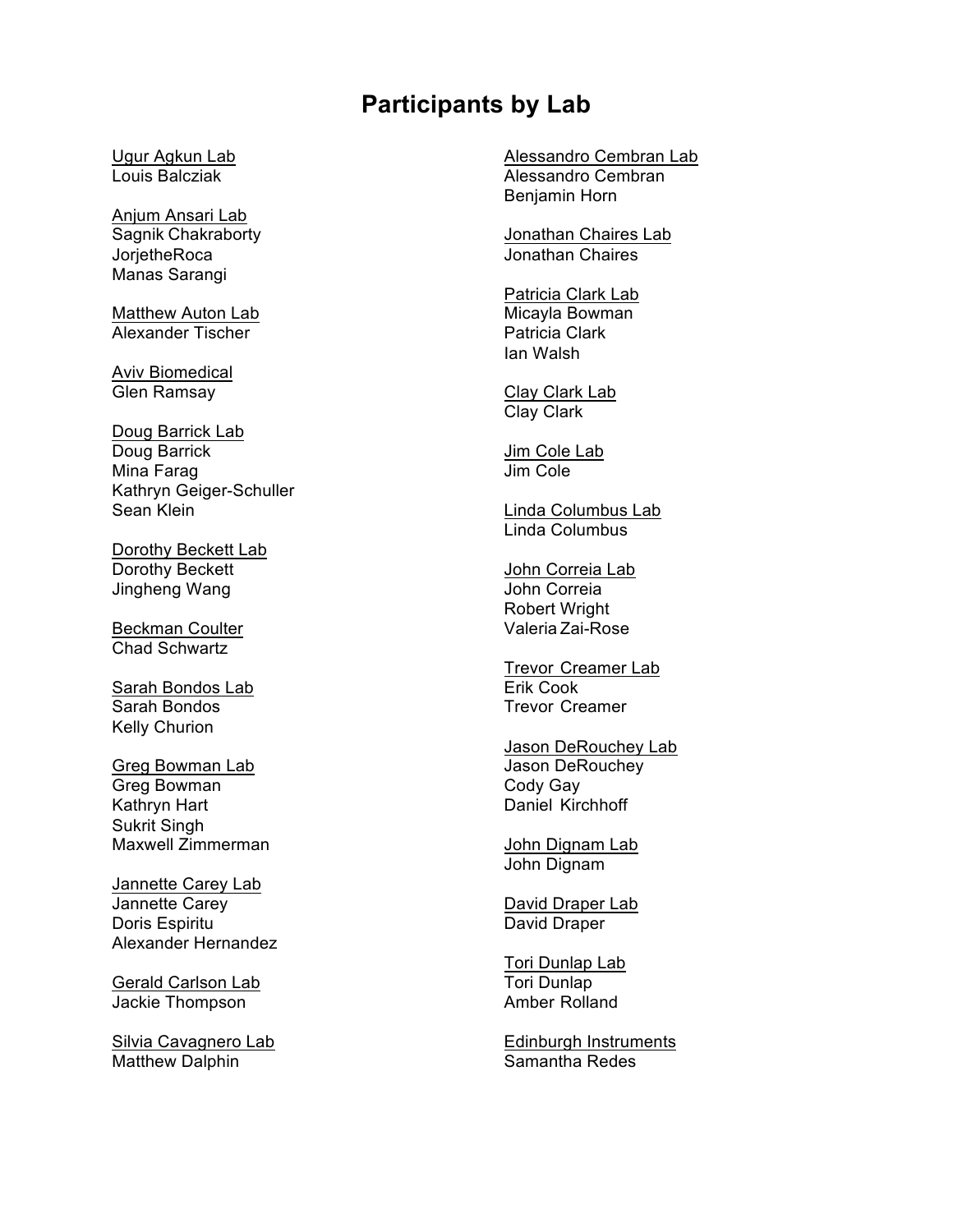Adrian Elcock Lab Casey Andrews Timothy Collingsworth Wesley Lay Mark Miller

Joseph Emerson Lab Thualfeqar Al -Mohanna Joseph Emerson Madhubhashini Lakdusinghe Mingjie Li

Walter Englander Lab Walter Englander

Aron Fenton Lab Aron Fenton

Nicholas Fitzkee Lab Nicholas Fitzkee Ailin Wang Dinesh Yadav Yue Zhang

Karen Fleming Lab Shawn Costello Karen Fleming Dagan Marx Clifford Sandlin

Mark Foster Lab Eric Danhart Mark Foster Pepsi Holmquist

Carl Frieden Lab Carl Frieden

Ernesto Fuentes Lab Ernesto Fuentes Titus Hou Young Joo Sun Nitija Tiwari Zhen Xu

Roberto Galletto Lab Paolo De Bona Saurabh Pratap Singh Bertrand Garcia -Moreno Lab Bertrand Garcia -Moreno Christos Kougentakis Andrea Theodoru Meredith Peck Aaron Robinson

David Giedroc Lab Daiana Capdevila Jiefei Wang

Michael Gilson Lab Samuel Kantonen

Kathleen Hall Lab Gregory DeKoster Kathleen Hall Robb Welty

Michael Harms Lab Michael Harms Andrea Loes Zachary Sailer Lucas Wheeler

Andrew Herr Lab Amir Babar Catherine Chaton Andy Herr Catie Shelton Alexander Thorman Alexander Yarawsky

Vincent Hilser Lab Jeremy Anderson Alexander Chin Vincent Hilser Joseph Rehfus

Anne Hinderliter Lab Michelle Botts Christian Coffman Anne Hinderliter Stephanie Kobany Benjamin Orpen

Jo Holt Lab Jo Holt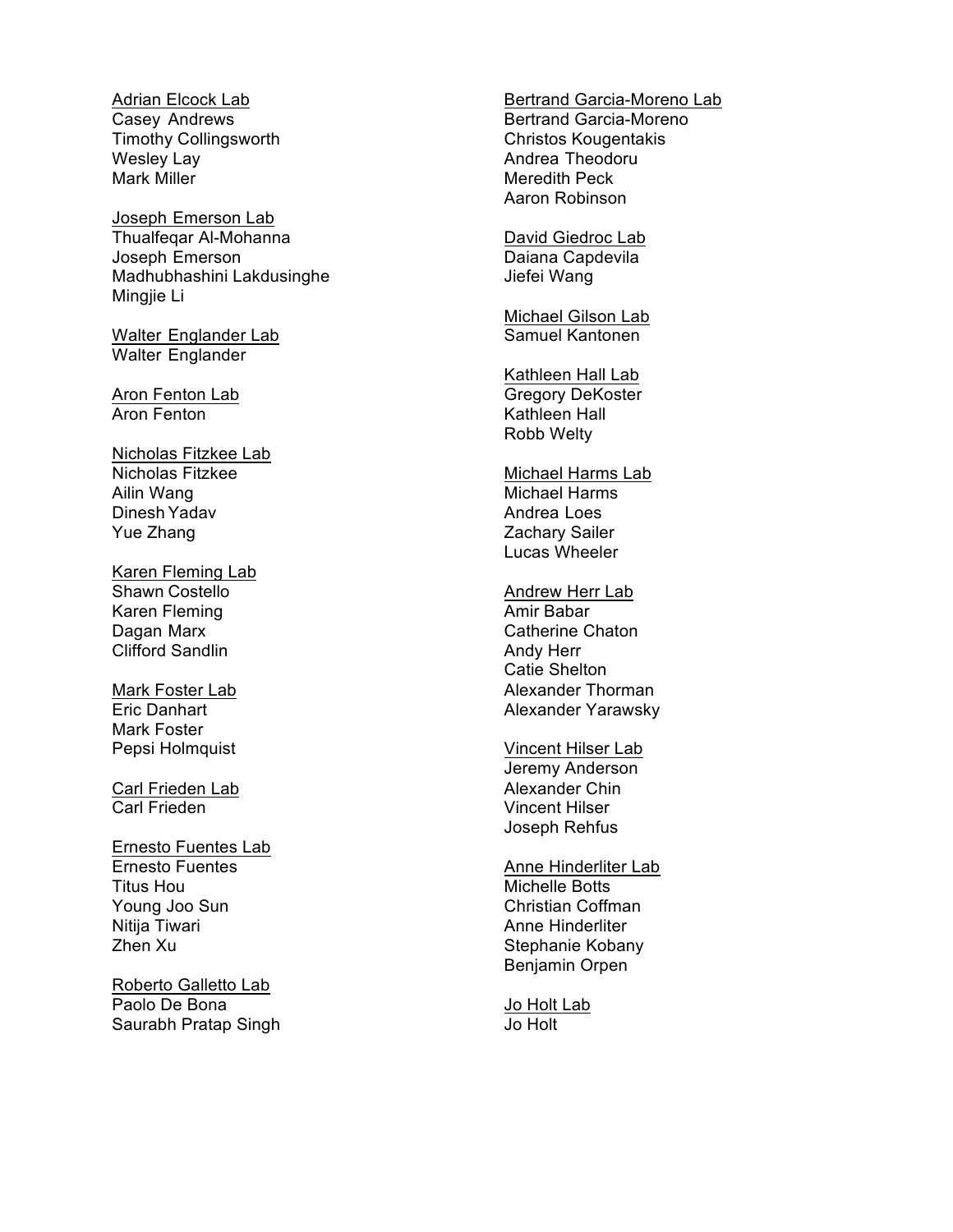James Horn Lab Joy Blain James Gorman Dionne Griffin James Horn Sriram Jakkaraju Kyle Mondron

ISS Eugene Povrozin

Jasco Sherry Hemmingsen

Peter Kekenes-Huskey Lab Selcuk Atalay

Adina Kilpatrick Lab Adina Kilpatrick

Decipherbio Alexandra Klinger

Ronald Koder Lab Joseph Brisendine Ronald Koder Peter Schnatz

Douglas Kojetin Lab Douglas Kojetin

Rhett Kovall Lab Danny Hall Nassif Tabaja

GlaxoSmithKline James Kranz

Alexey Ladokhin Lab Victor Vasquez Montes

Eaton Lattman La b Eaton Lattman

Juliette Lecomte Lab Juliette Lecomte Matthew Preimesberger

Karen Lewis Lab Karen Lewis

Edwin Lewis Lab Edwin Lewis Kayla McConnell Amanda Metz Clinton Mikek

Vince LiCata Lab Tod Baker Vince LiCata Xinji Zhu

Dennis Livesay Lab Brittany Smith

Tim Lohman Lab Nicole Fazio Tim Lohman

Aaron Lucius Lab Francis Appling Elizabeth Duran Aaron Lucius Clarissa Weaver

Yuri Lyubchenko Lab Siddhartha Banerjee Mohtadin Hashemi Zhengjian Lv Sibaprasad Maity

George Makhatadze Lab Nathan James Josephine LoRicco George Makhatadze Pranav Pandharipnade Daniel Vasilchuk

Krishna Mallela lab Krishna Mallela

Malvern Verna Frasca

Luis Marky Lab Alexander Lushnikov Luis Marky

Elizabeth Meiering Lab Aron Broom